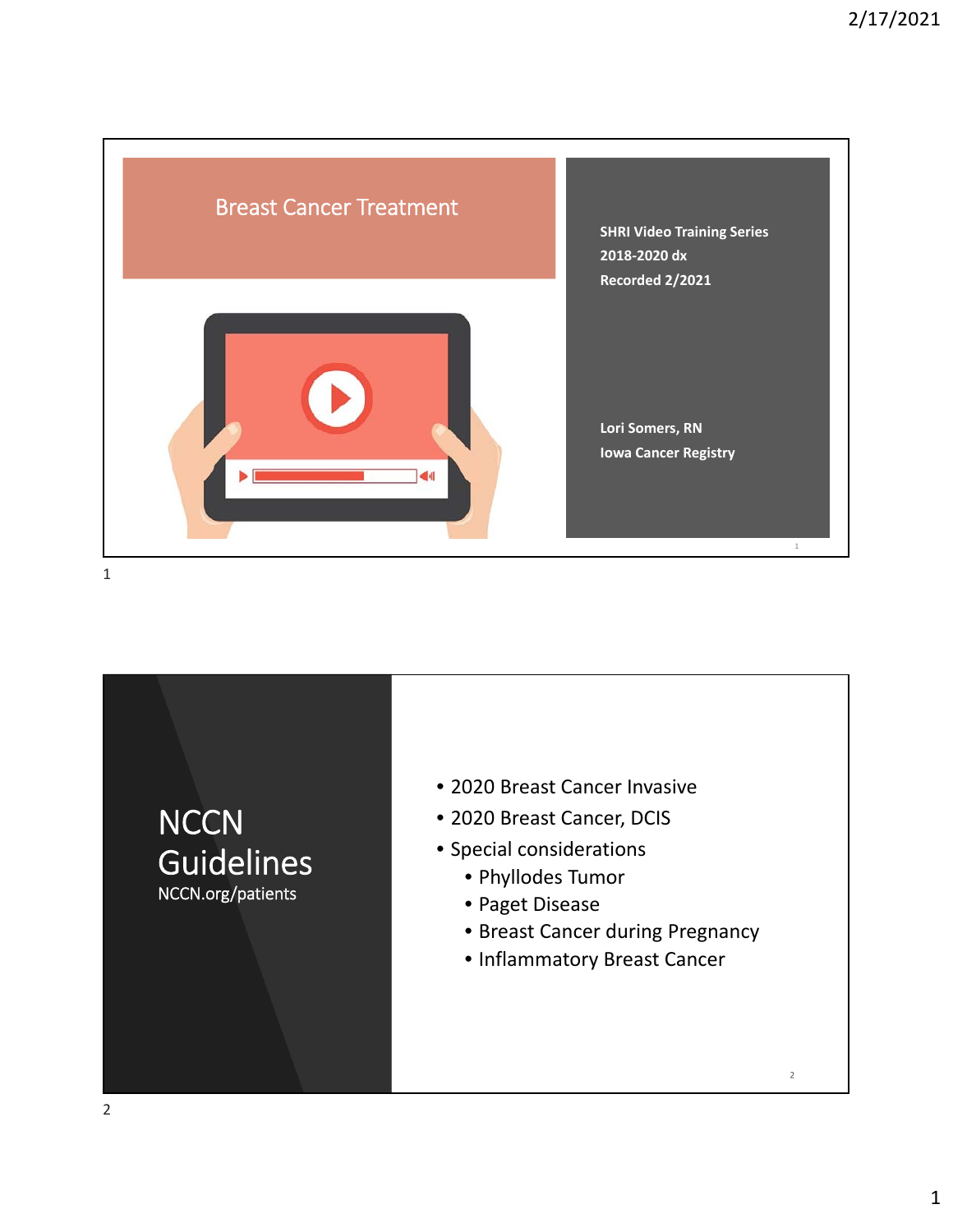## **Treatment Options**

Surgery to breast and/or lymph nodes Radiation Therapy Chemotherapy Hormone/Endocrine HER2‐targeted therapy Bone‐targeted therapy Clinical Trials 3

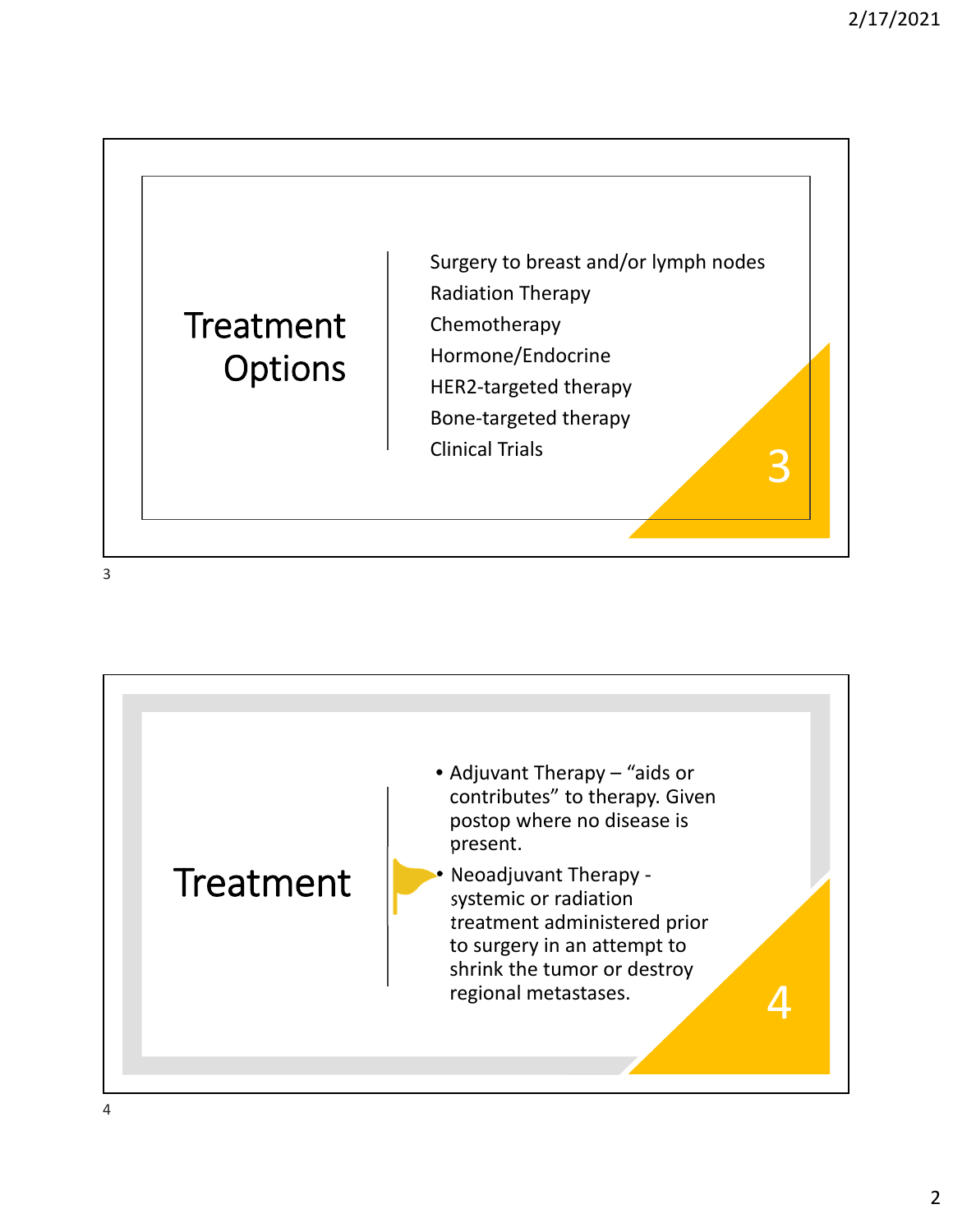

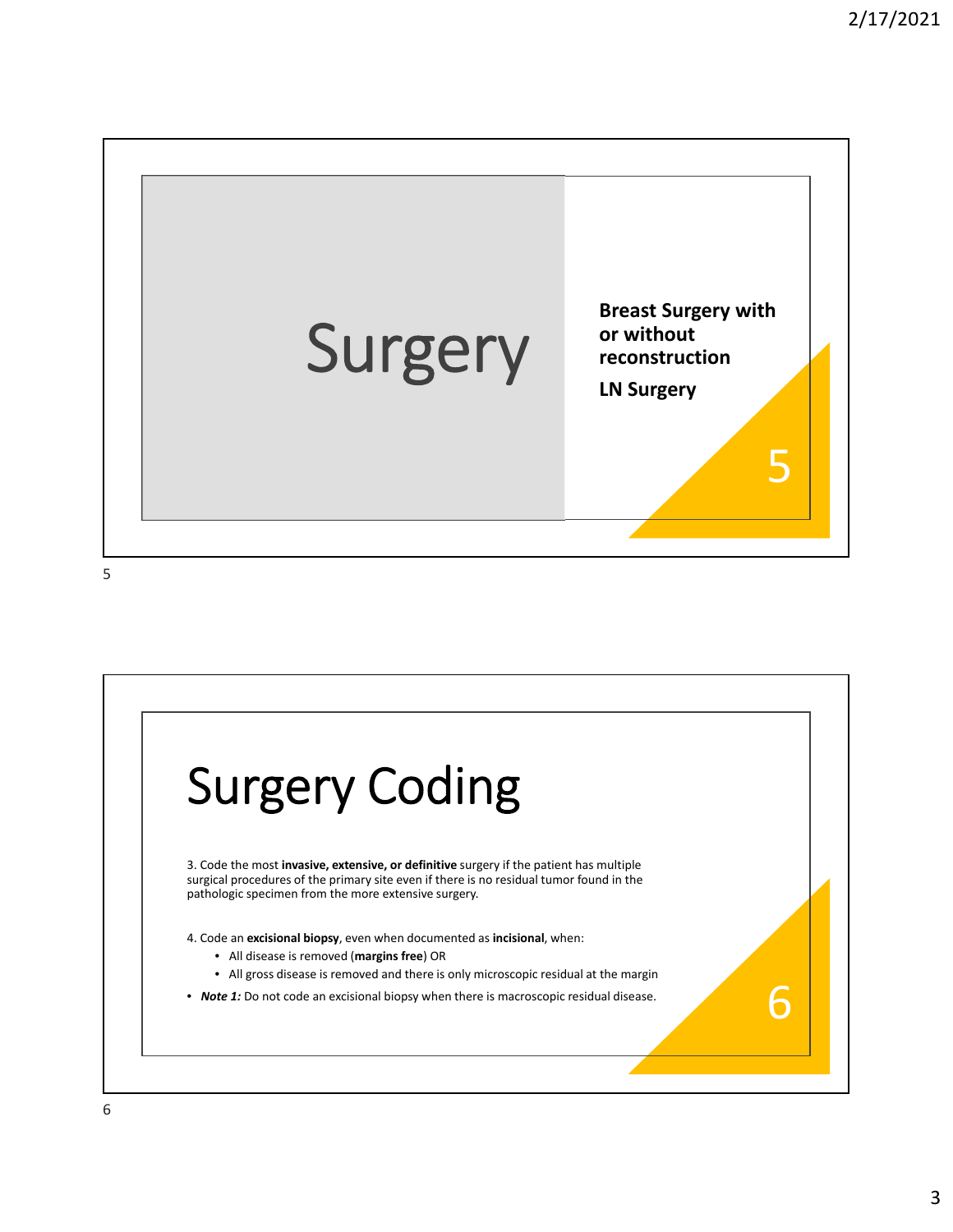



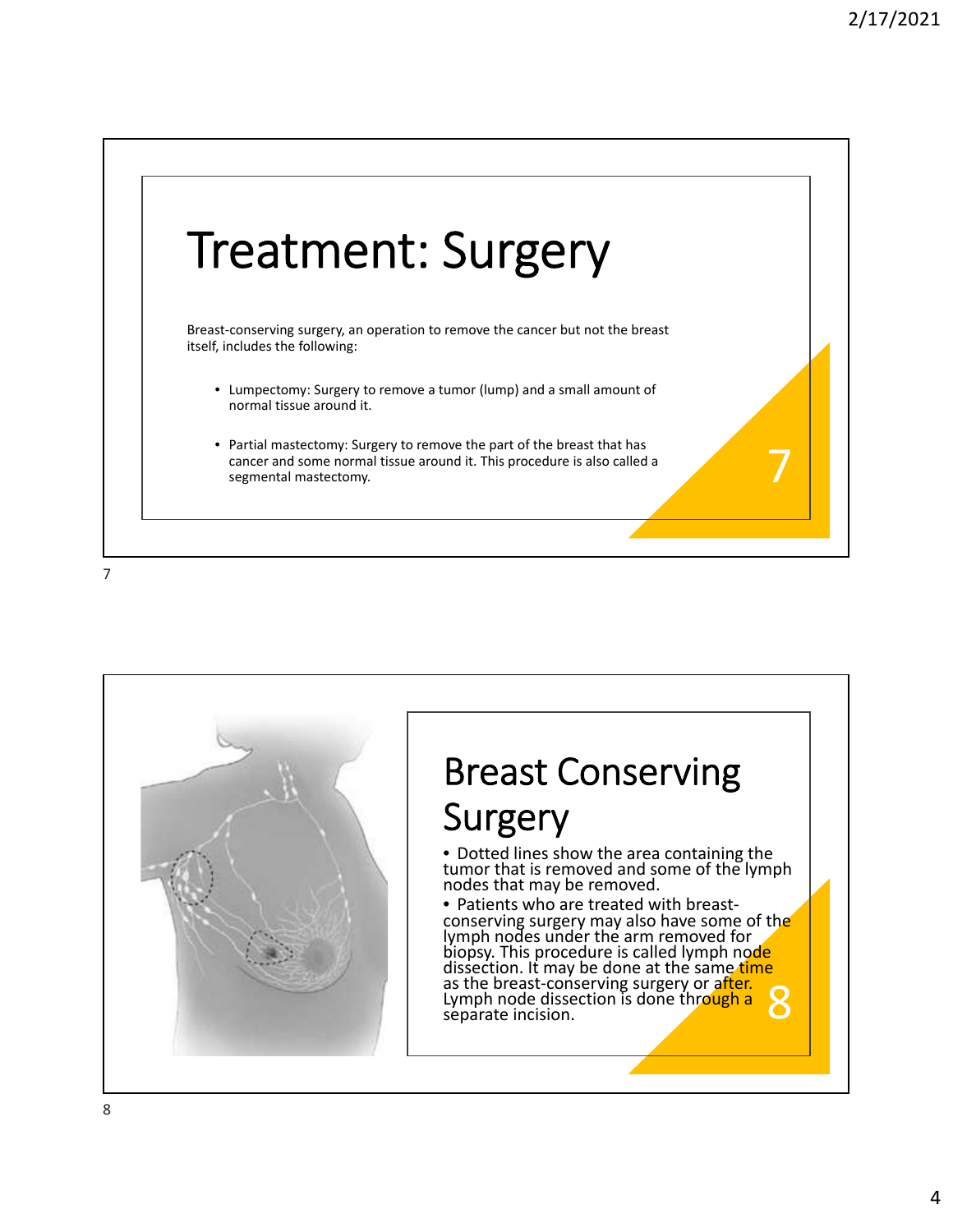## Surgery Codes

20 Partial mastectomy, NOS; less than total mastectomy, NOS

- Partial mastectomy WITH nipple resection 21
- 22 Lumpectomy or excisional biopsy
- 23 Reexcision of the biopsy site for gross or microscopic residual disease

24 Segmental mastectomy (including wedge resection, quadrantectomy, tylectomy)

Procedures coded 20-24 remove the gross primary tumor and some of the breast tissue (breast-conserving or -preserving surgery). There may be microscopic residual tumor.

[SEER Note: When a patient has a procedure coded to 20-24 (e.g., lumpectomy) with reconstruction, code only the procedure (e.g., lumpectomy, code 22) as the surgery.]

[SEER Note: Assign code 22 when a patient has a lumpectomy and an additional margin excision during the same procedure.

According to the Commission on Cancer, re-excision of the margins intraoperatively during same surgical event does not require additional resources; it is still 22. Subsequent re-excision of lumpectomy margins during separate surgical event requires additional resources: anesthesia, op room, and surgical staff; it qualifies for code 23.

9

## Surgery Codes

30 Subcutaneous mastectomy

> A subcutaneous mastectomy, also called nipple sparing mastectomy, is the removal of breast tissue without the nipple and areolar complex or overlying skin. It is performed to facilitate immediate breast reconstruction. Cases coded 30 may be considered to have undergone breast reconstruction.

> > 10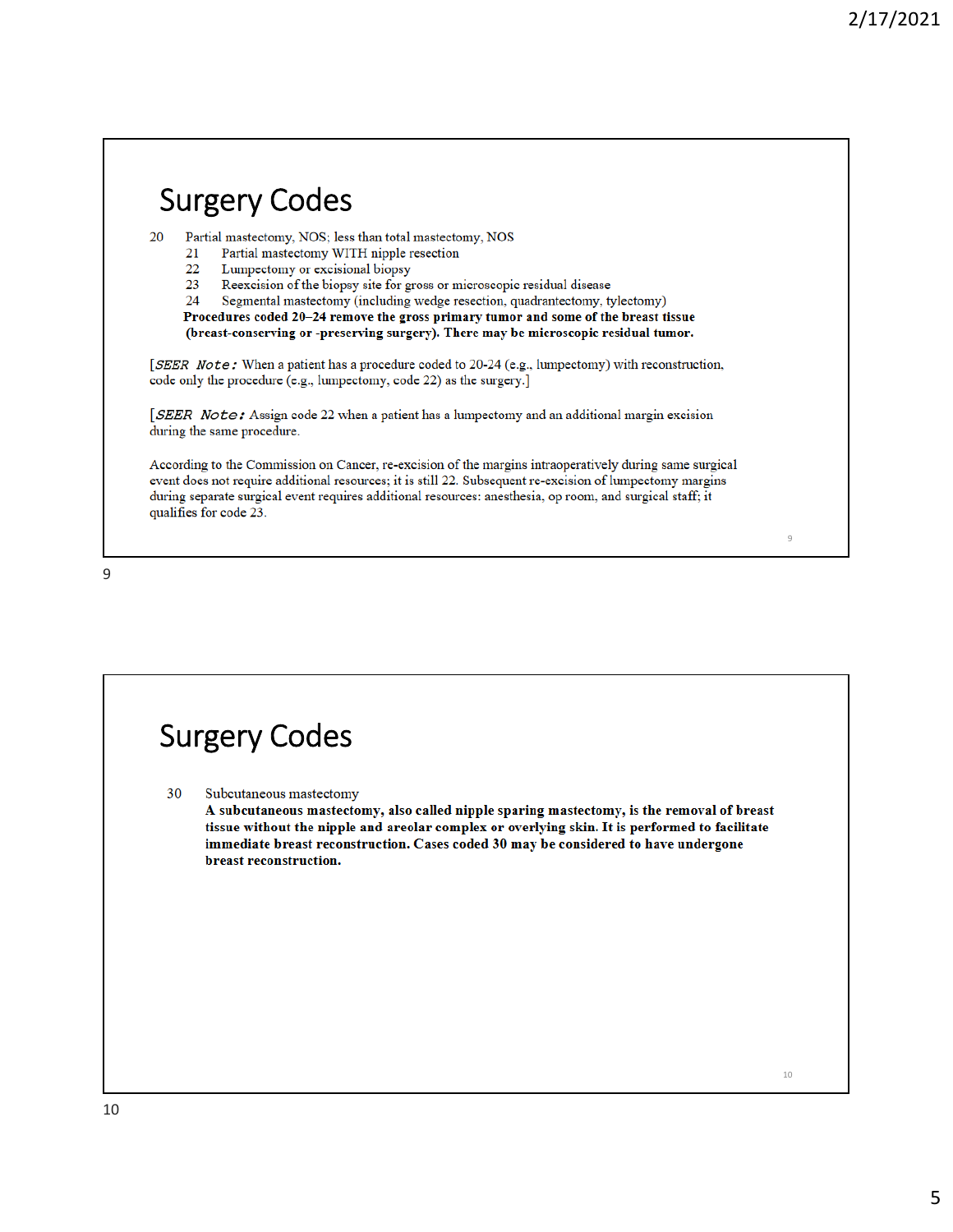

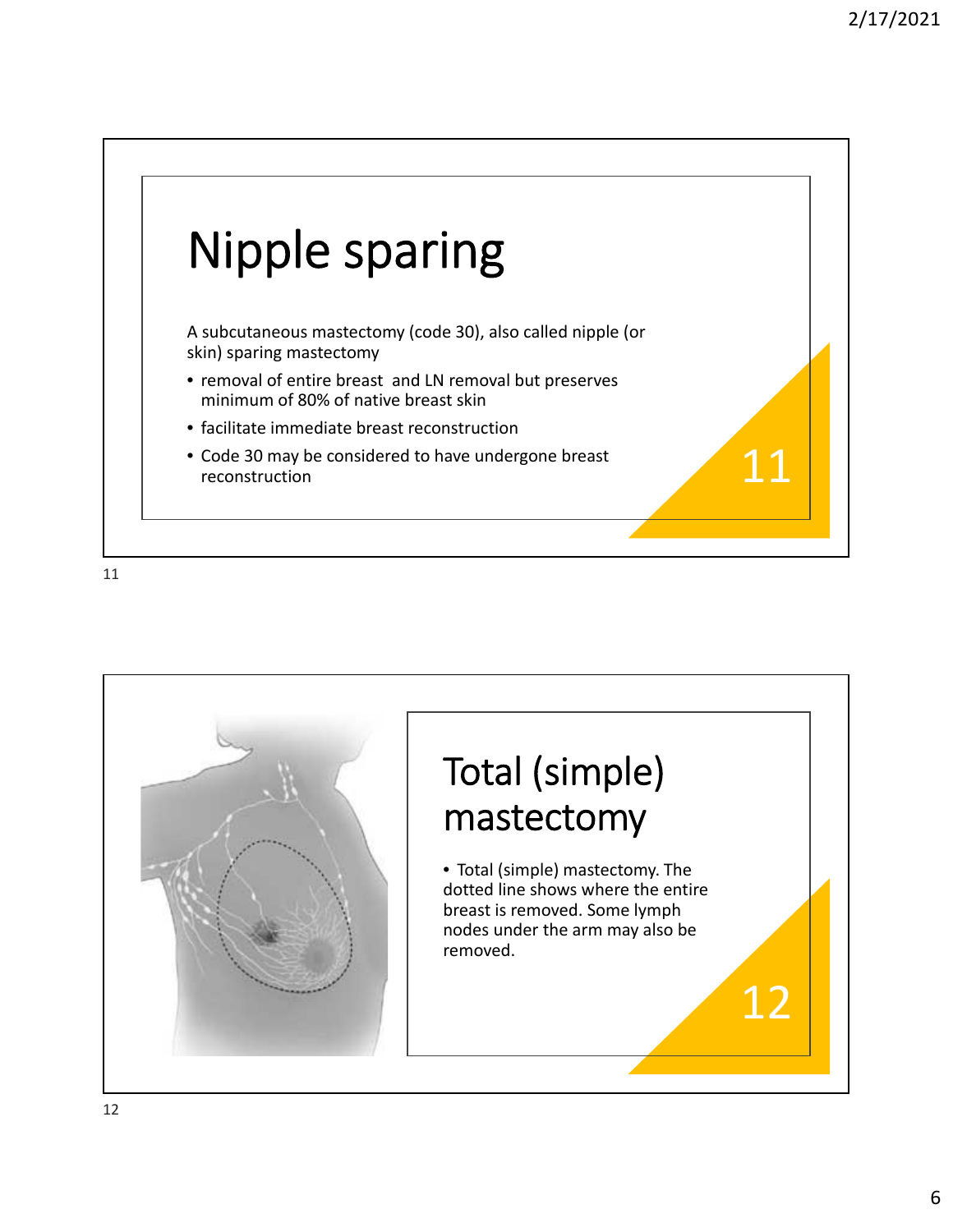#### Surgery Codes 40 Total (simple) mastectomy, NOS WITHOUT removal of uninvolved contralateral breast 41 43 Reconstruction, NOS 44 **Tissue** 45 Implant 46 Combined (tissue and implant) 42 WITH removal of uninvolved contralateral breast 47 Reconstruction, NOS 48 Tissue 49 Implant 75 Combined (tissue and implant) **\*\*\*A total simple mastectomy removes all breast tissue, nipple, areolar complex. An axillary dissection is not done.** 13

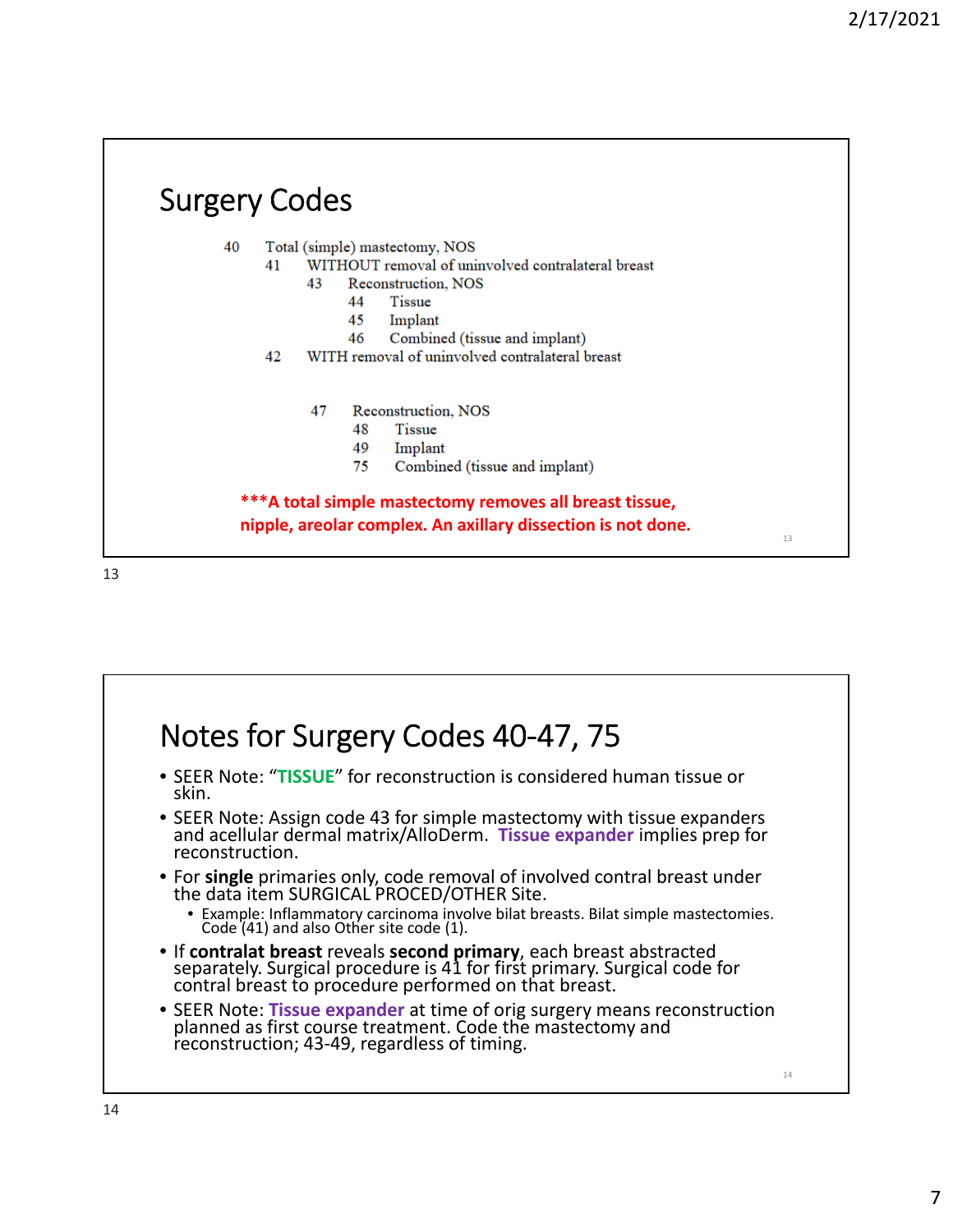

## Notes for Surgery Codes 50‐59, 63

- SEER Note: "In continuity with" or "en bloc" means all the tissues removed during same procedure, not necessarily same specimen. **Tissue** for reconstruction = human tissue in contrast to artificial implants like **tissue expanders**. Placement of expanders implies reconstruction is planned as first course.
- Assign code 51 or 52: Excisional biopsy and axillary dissection followed by simple mastectomy during first course therapy. Code **cumulative** result of surgeries, in this case a MRM.
- If contralat breast reveals second primary, each breast abstracted separately. Code 51 for first primary, code contralat breast according to procedure on that site.
- For single primaries only, code removal of involved contral breast under Surgery Other field.

16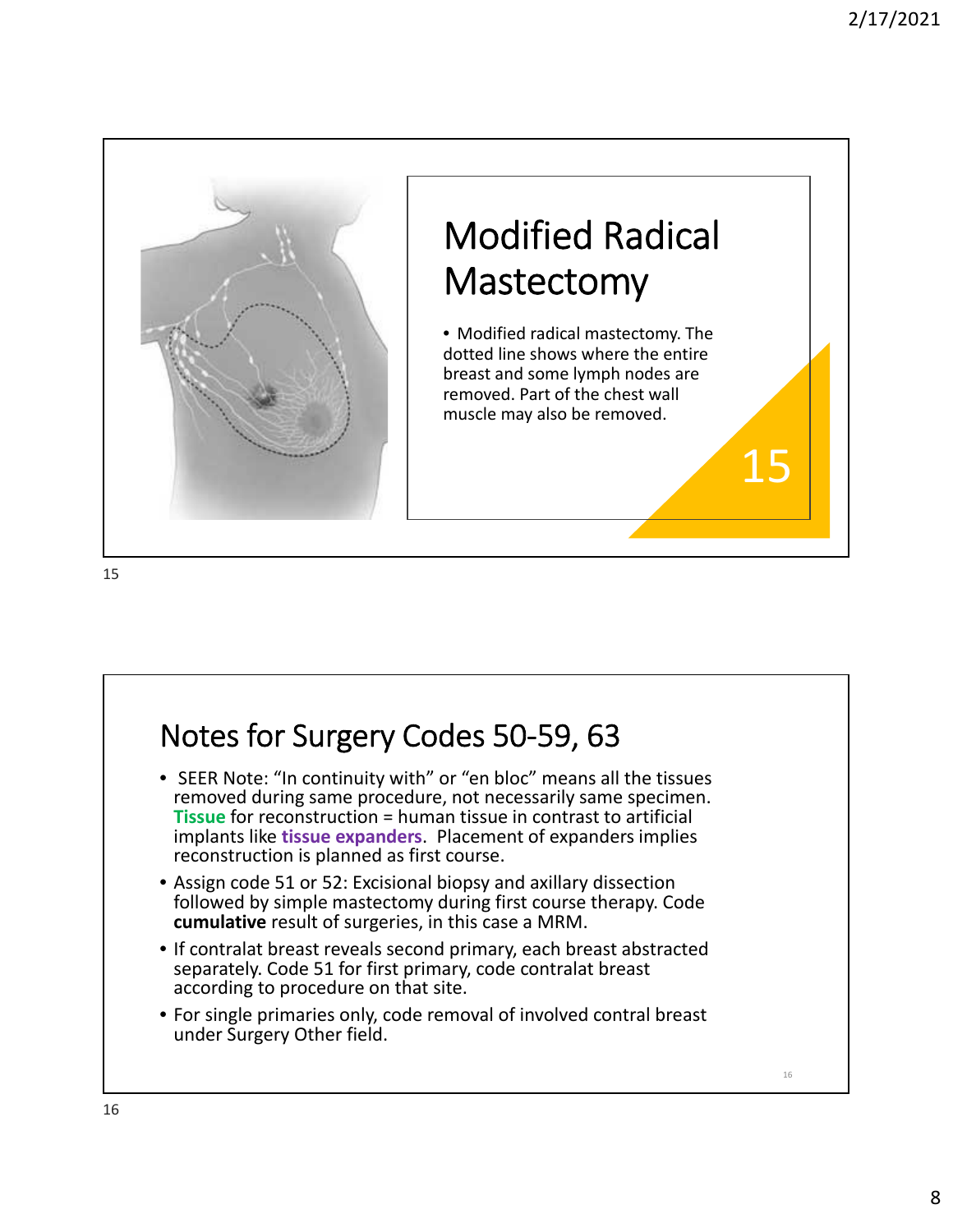

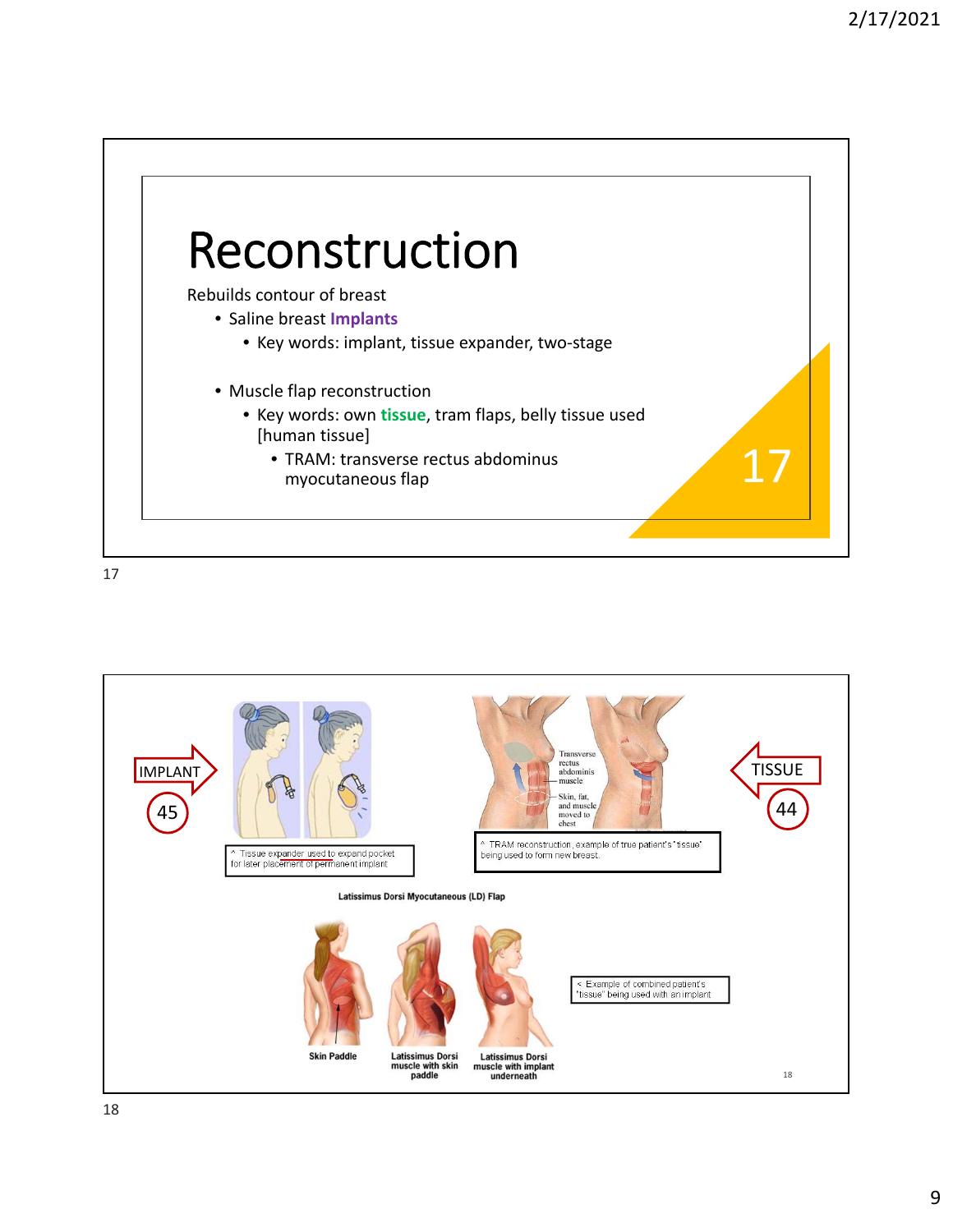

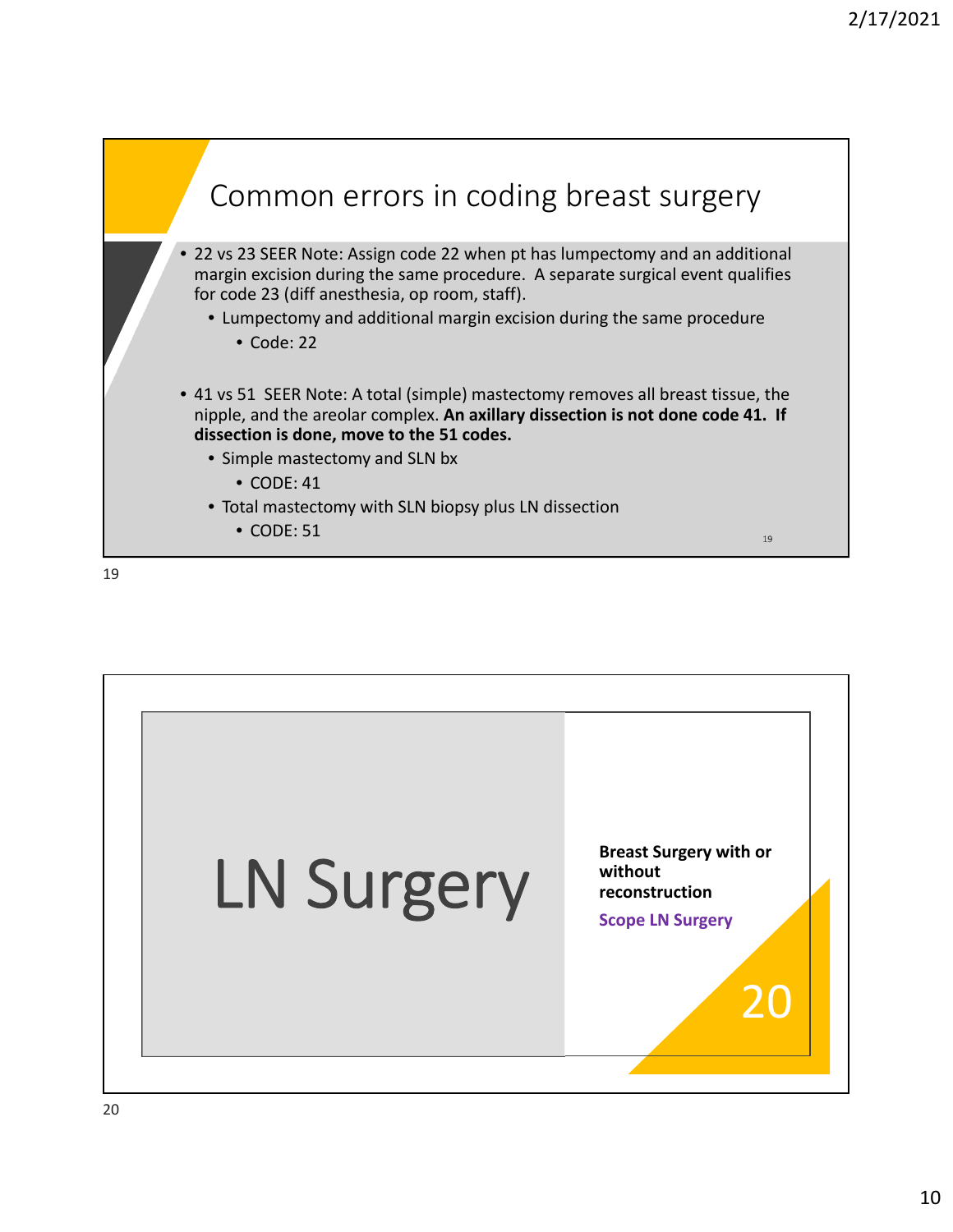

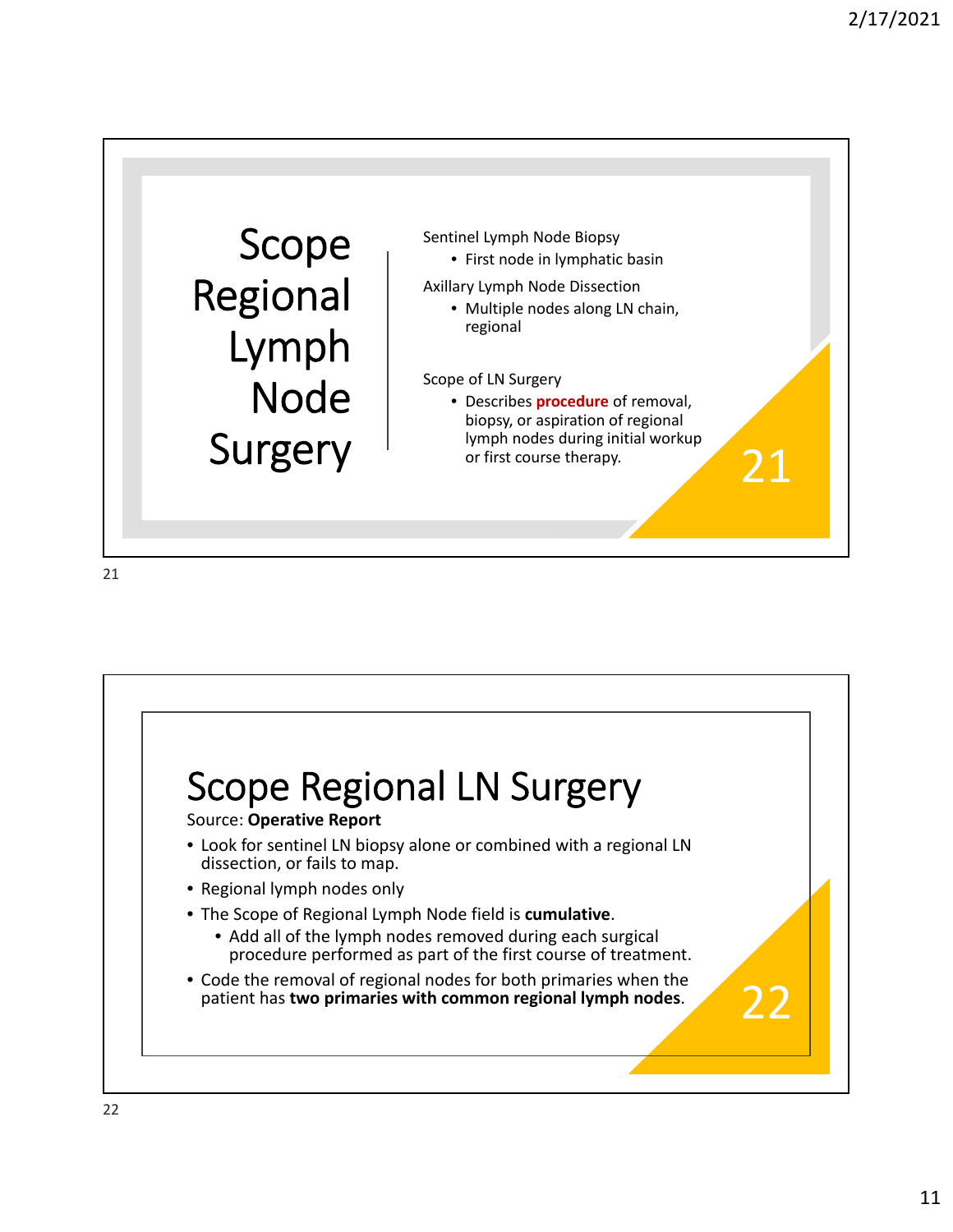# Sentinel LN Biopsy [SLNB]

- If clinical workup for lymph node mets is negative, a SLNB may be indicated.
- If clinical workup for lymph node mets is positive, a SLNB would NOT be indicated.
- Note: When a SLNBx is performed**, additional non‐sentinel nodes can be taken during the same operative procedure. These additional non‐ sentinel nodes may be discovered by the pathologist or selectively removed (or harvested) as part of the SLNBx procedure by the surgeon. Code this as a SLNBx (code 2).** If review of the operative report confirms that a regional lymph node dissection followed the SLNBx, code these cases as 6.

23

Instructions for coding sentinel lymph node biopsies (SLNBx) have been clarified for 2012 and later diagnoses Additional instructions for breast primaries (C500-C509) follow the general coding instructions. Code Description No regional lymph nodes removed or aspirated; diagnosed at autopsy.  $\Omega$  $\mathbf{1}$ Biopsy or aspiration of regional lymph node, NOS  $\overline{2}$ Sentinel lymph node biopsy [only] 3 Number of regional lymph nodes removed unknown, not stated; regional lymph nodes removed, **NOS**  $\overline{\mathbf{A}}$ 1 to 3 regional lymph nodes removed  $\overline{\mathbf{5}}$ 4 or more regional lymph nodes removed 6 Sentinel node biopsy and code 3, 4, or 5 at same time or timing not noted Sentinel node biopsy and code 3, 4, or 5 at different times 7  $\overline{Q}$ Unknown or not applicable **Coding Instructions** 1. Use the operative report as the primary source document to determine whether the operative procedure was a SLNBx, or a more extensive dissection of regional lymph nodes, or a combination of both SLNBx and regional lymph node dissection. The operative report will designate the surgeon's planned procedure as well as a description of the procedure that was actually performed. The pathology report may be used to complement the information appearing in the operative report, but the operative report takes precedence when attempting to distinguish between SLNBx and regional lymph node dissection or a combination of these two procedures. Do not use the number of lymph nodes removed and pathologically examined as the sole means of distinguishing between a SLNBx and a regional lymph node dissection. 24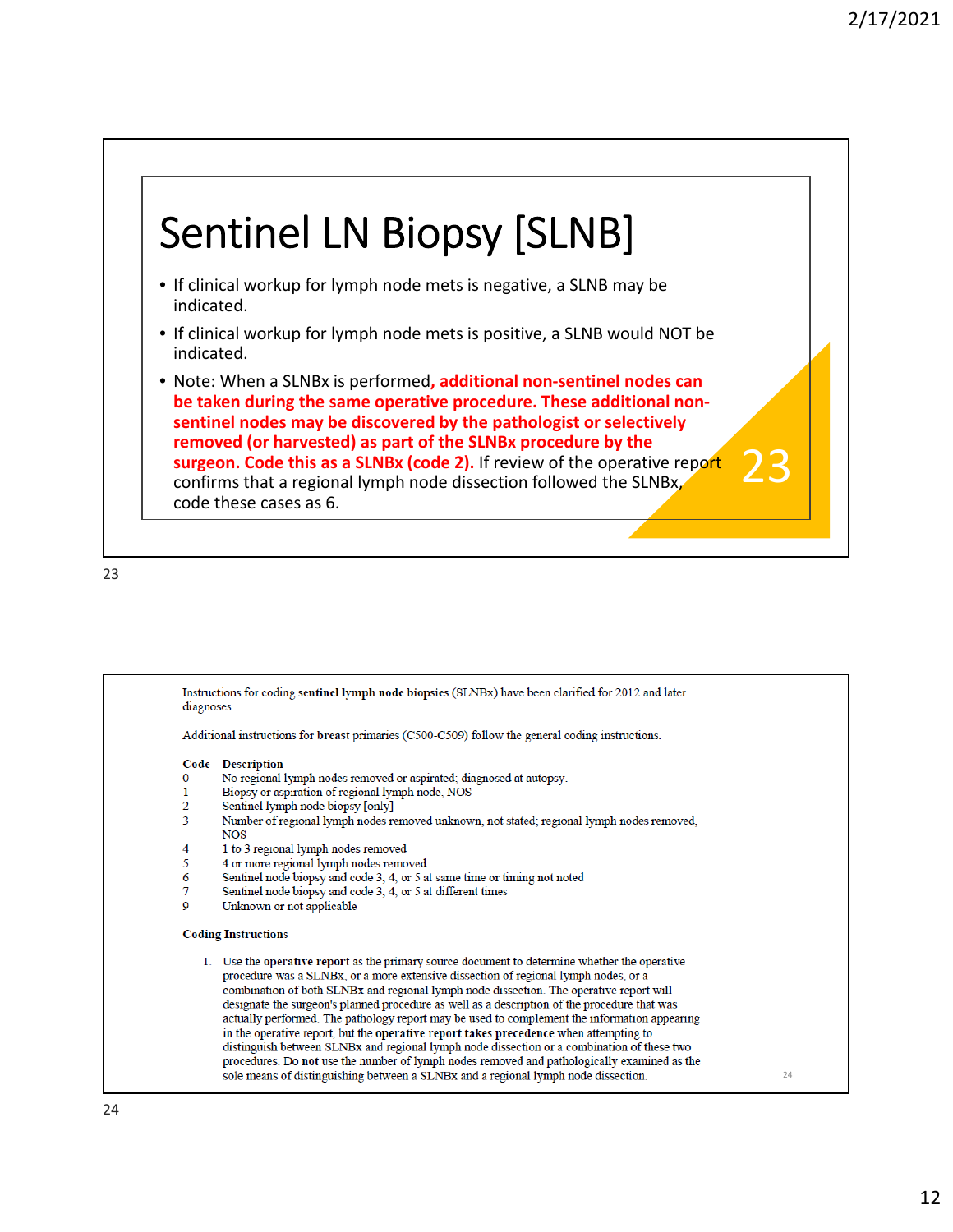### SLNBx for Breast primary Code 1: Excisional biopsy or aspiration of reg LNs for breast cancer is uncommon. Code 2: If large number of LNs (>5) path examined, review OP REPORT to confirm SLNBx and did not include an ALND. If fails to map (no SLN found) then look at OP REPORT to see if ALND was carried out and additional axillary incision was made. Code 3, 4, 5: Generally ALND removes at least 7‐9 nodes; however it is possible to harvest fewer than that. Review OP REPORT to confirm no SLNBx done. Code 6: SLNBx followed by ALND will yield minimum of 7‐9 nodes. Code 7: SLNBx and ALND at different times. Same notes as Code 6. 25 **Operative Report takes precedence**

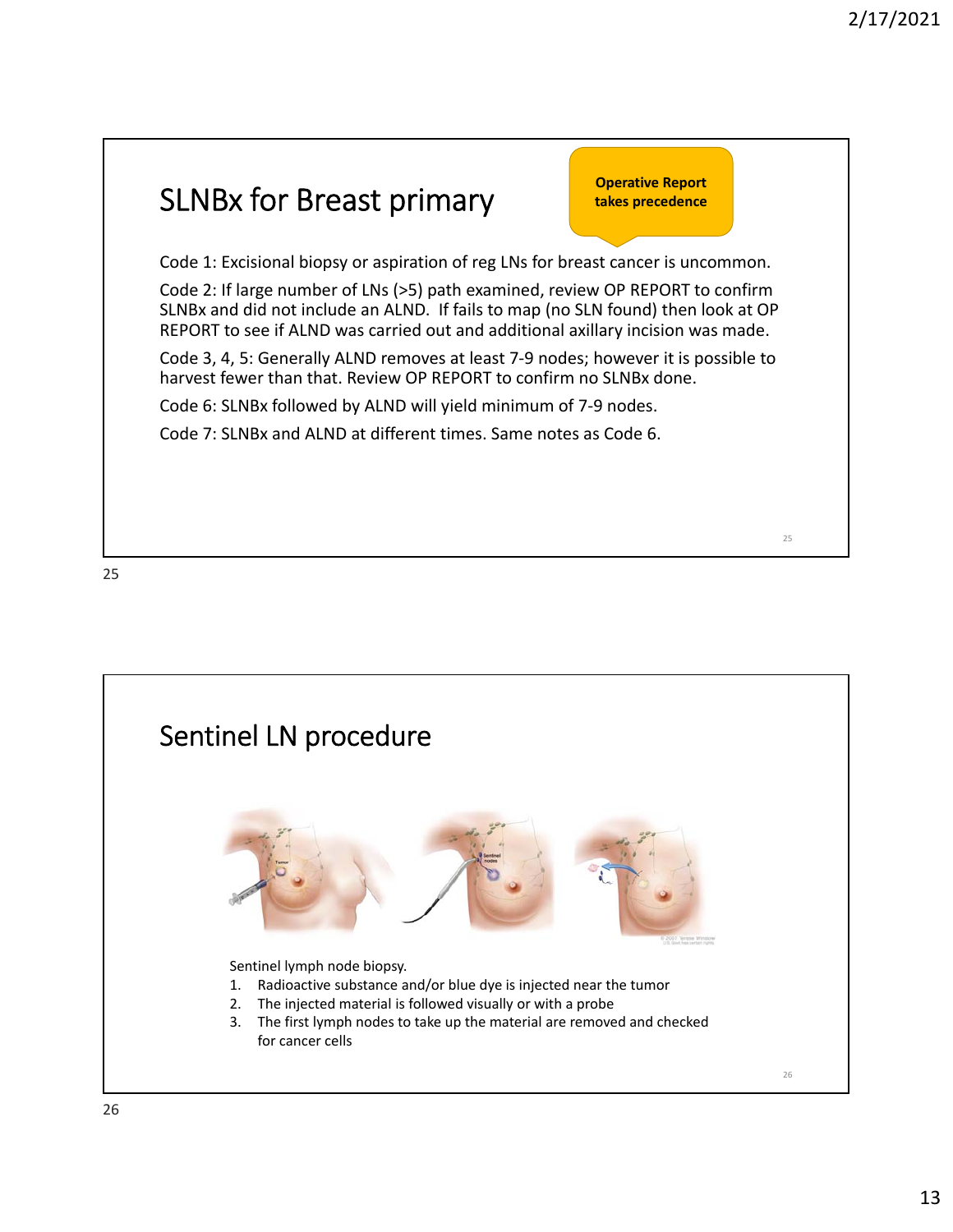

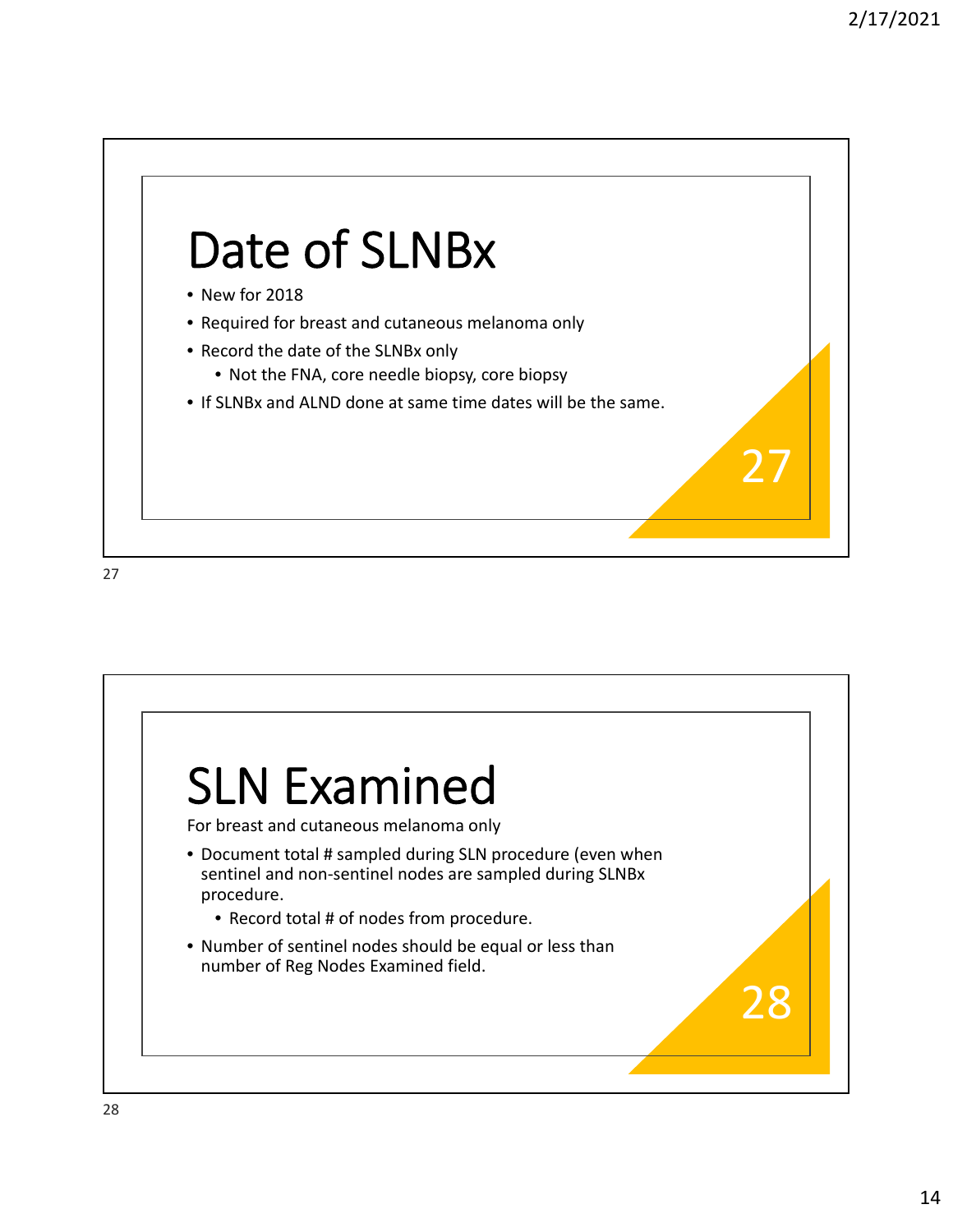

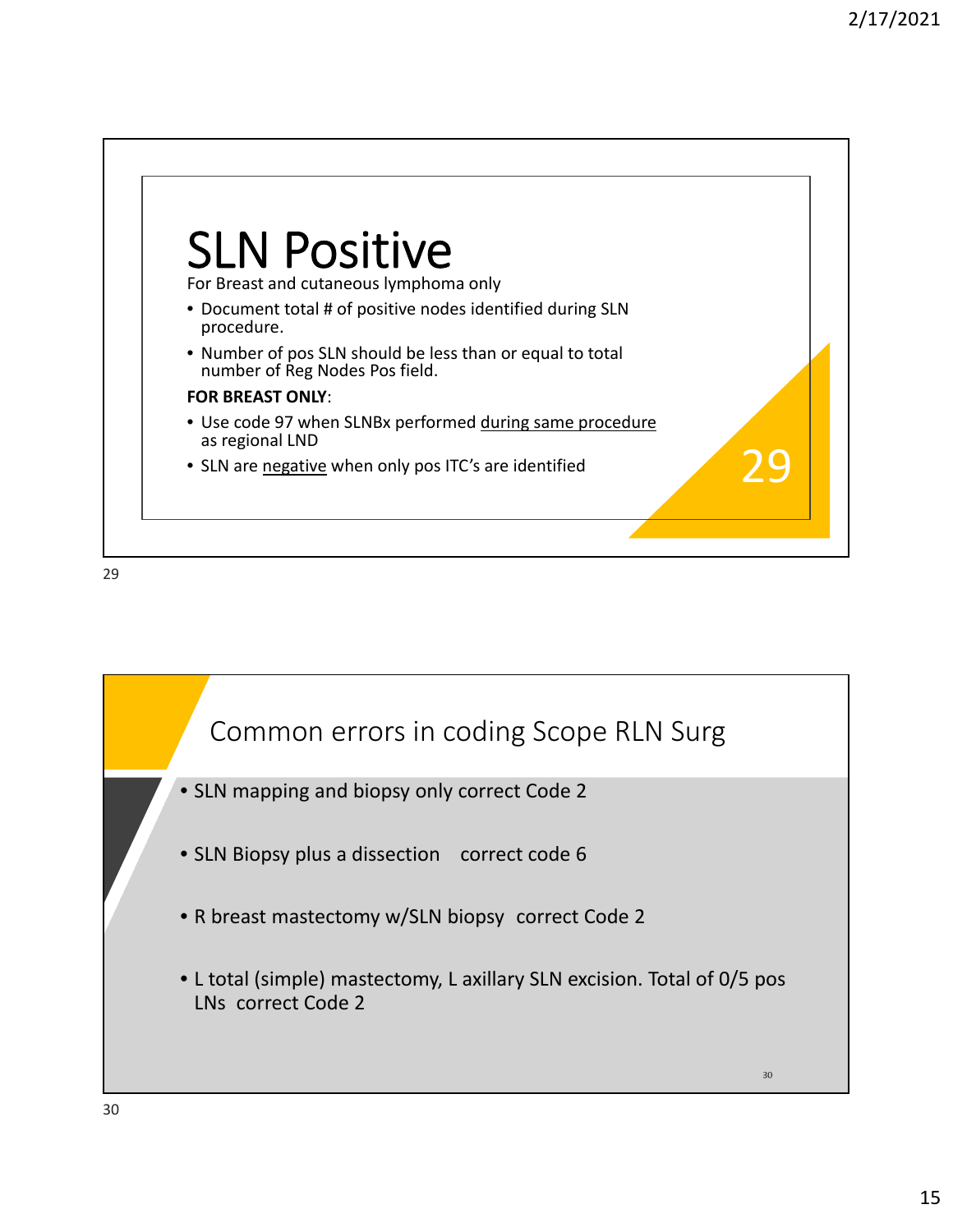

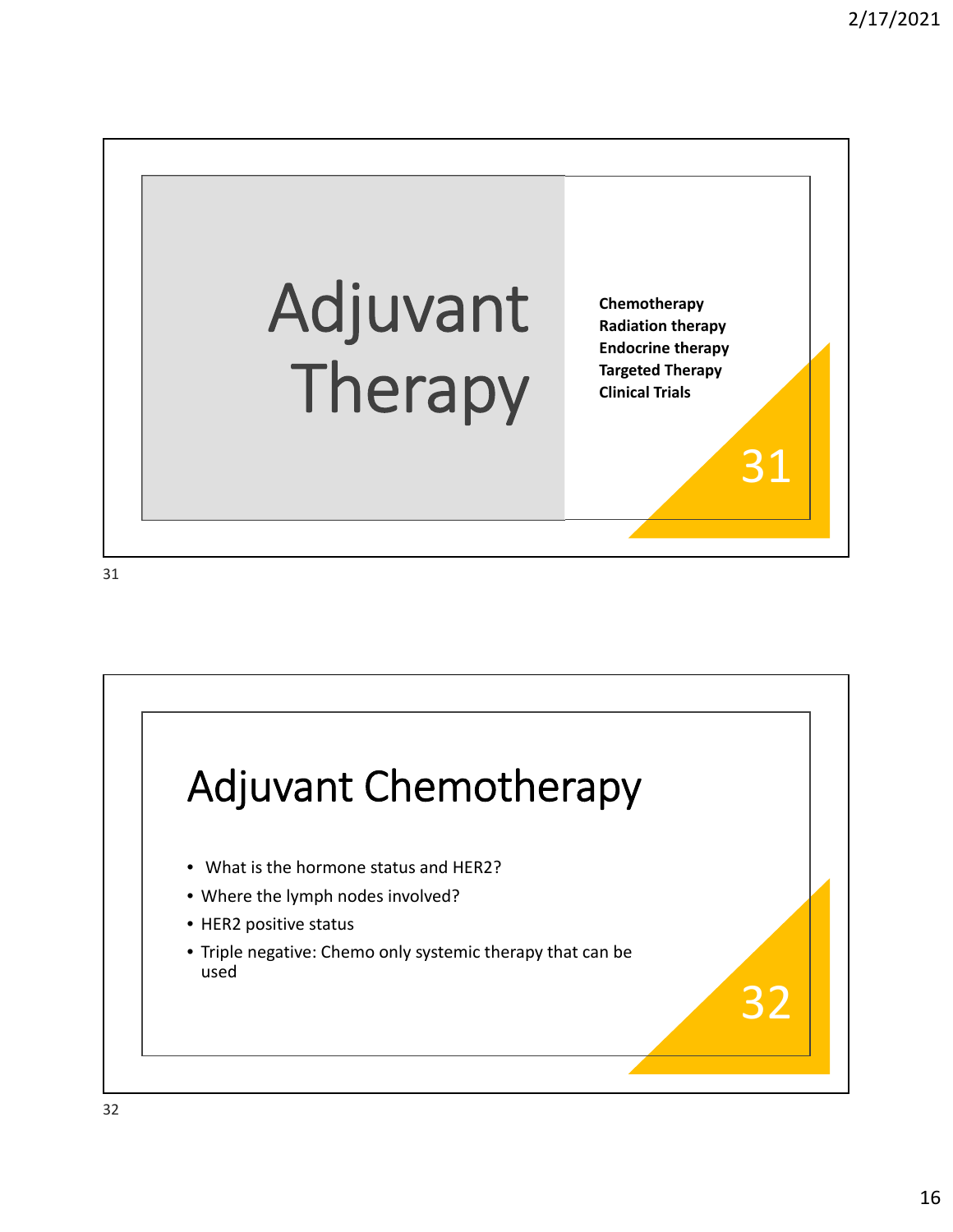

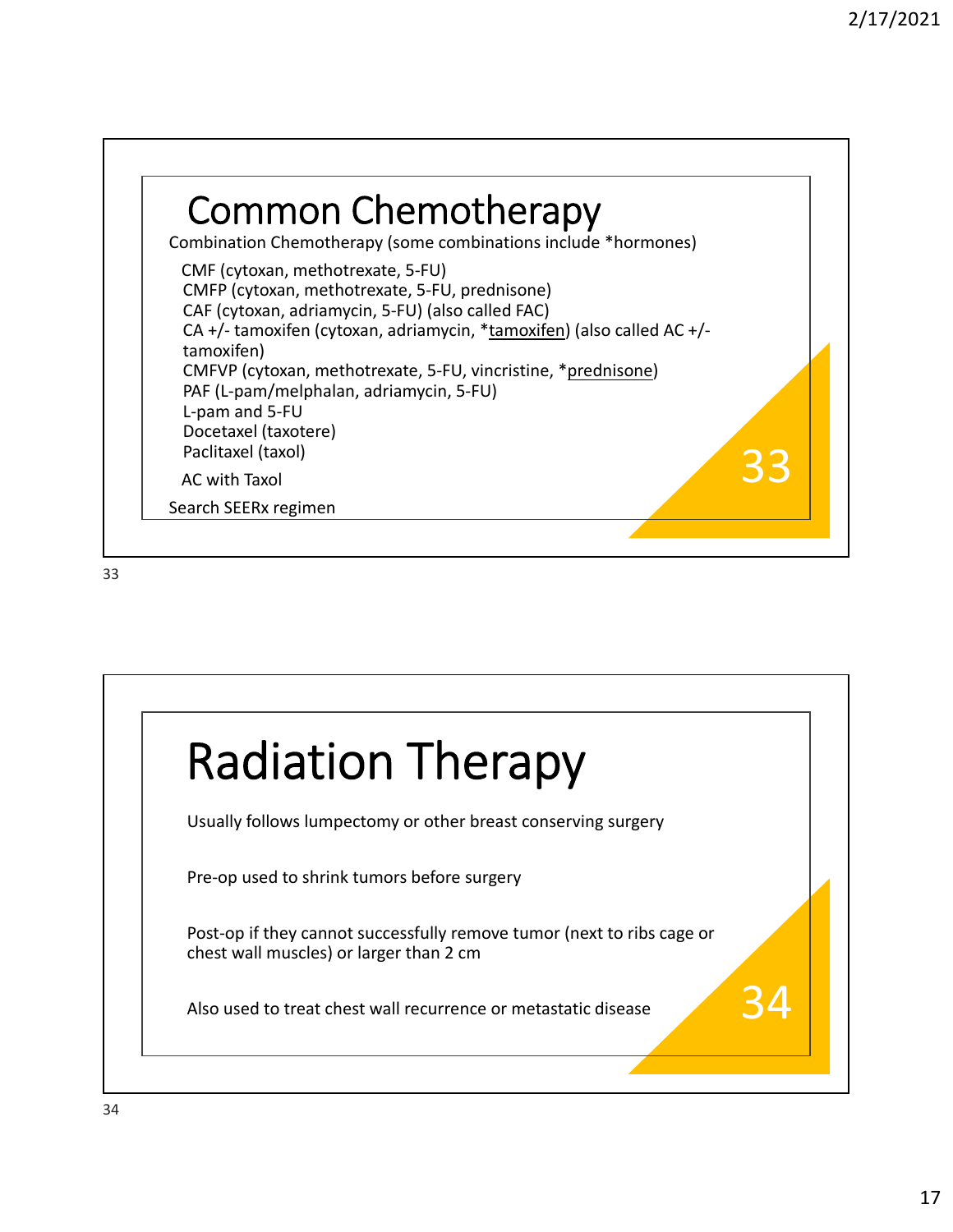

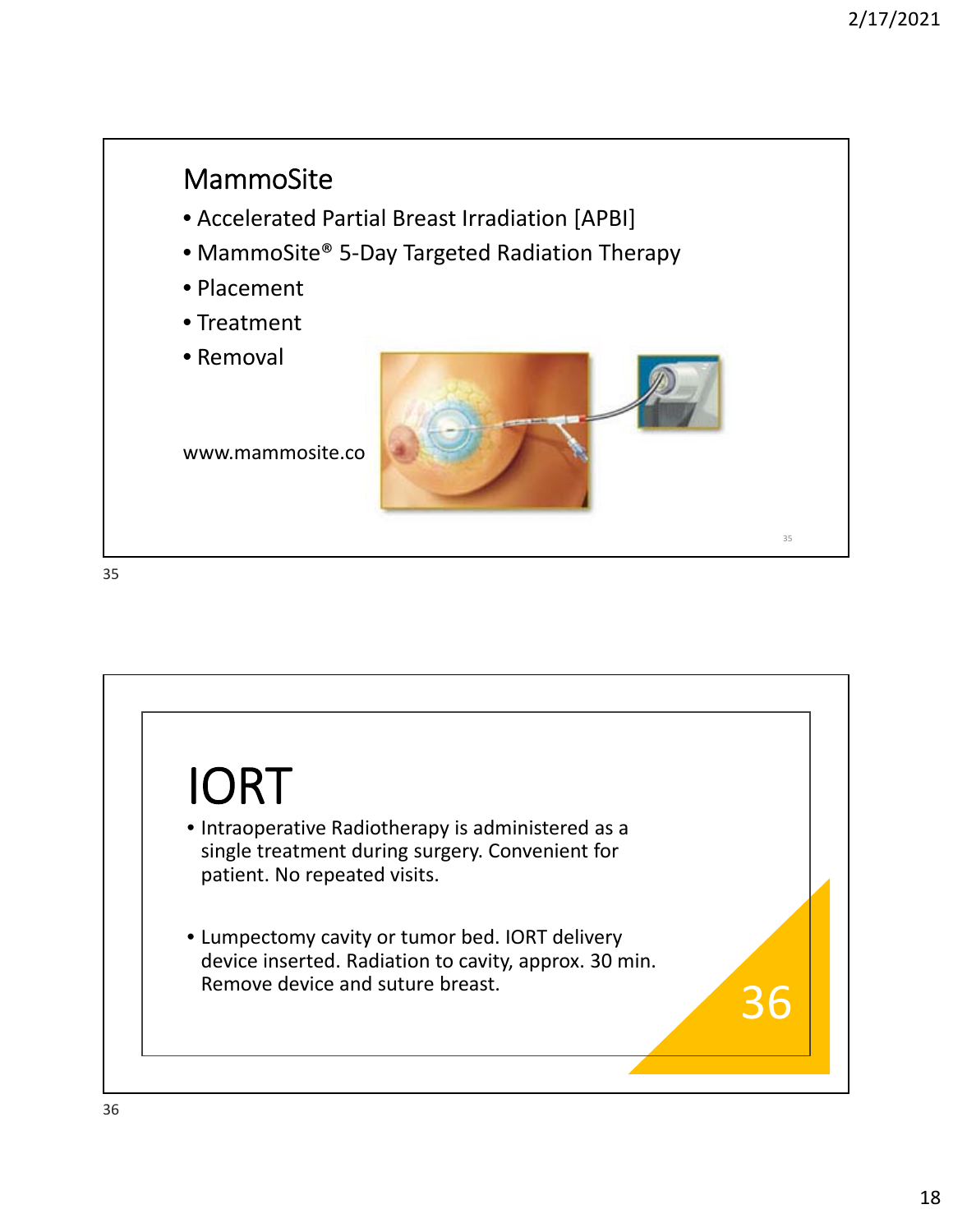

ENDOCRINE Removes hormones or blocks their action and stops cancer cells from growing • Ovarian ablation is a hormonal maneuver. Can be done surgically or with LHRH drugs like Lupron or Zoladex to suppress ovaries. • Coded in Heme Transplant/Endo Proc • Aromatase inhibitors: Anastrozole (Arimidex), Letrozole (Femara), exemestane (Aromasin) for post‐menopausal women. • Antiestrogens: Tamoxifen (Nolvadex)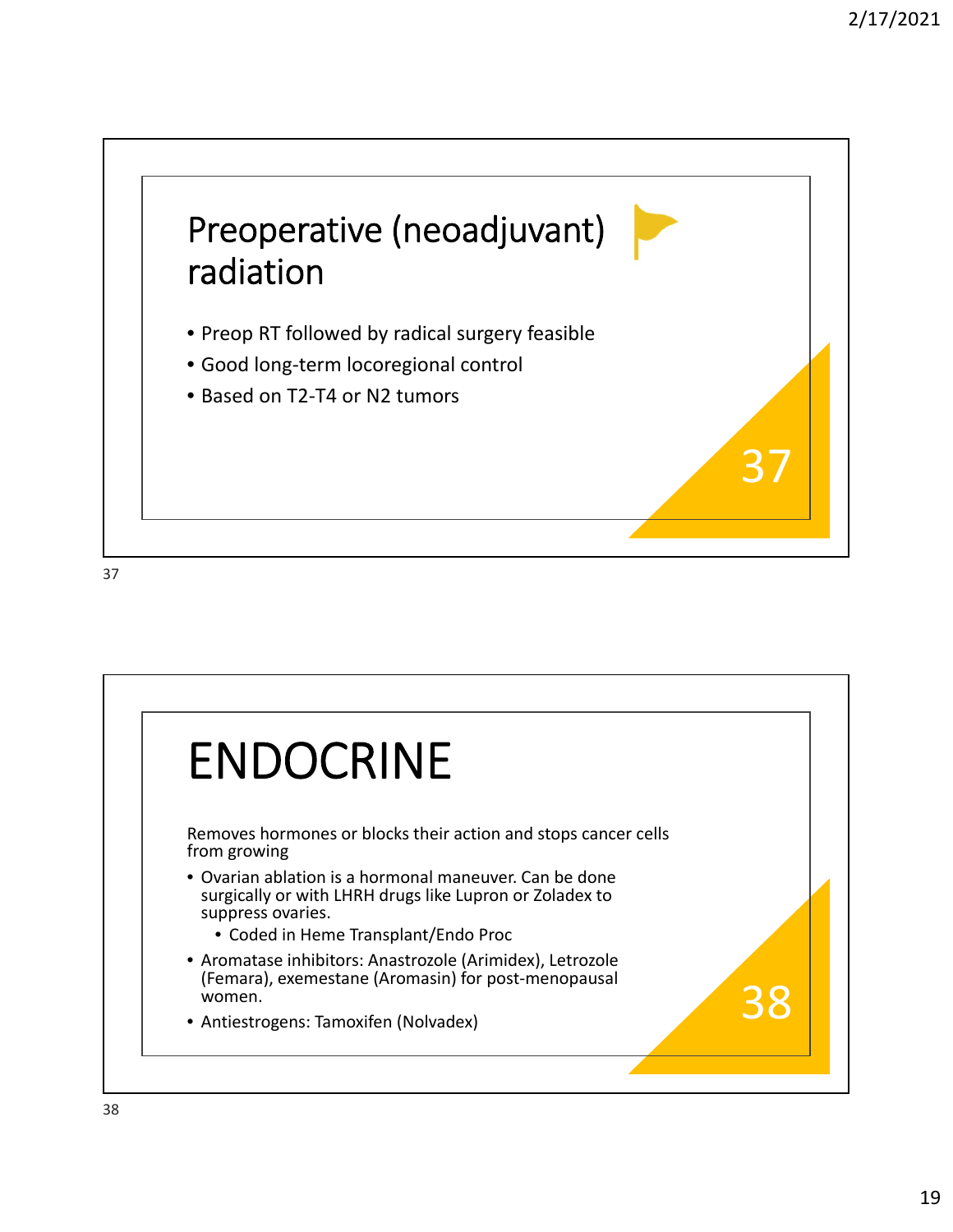

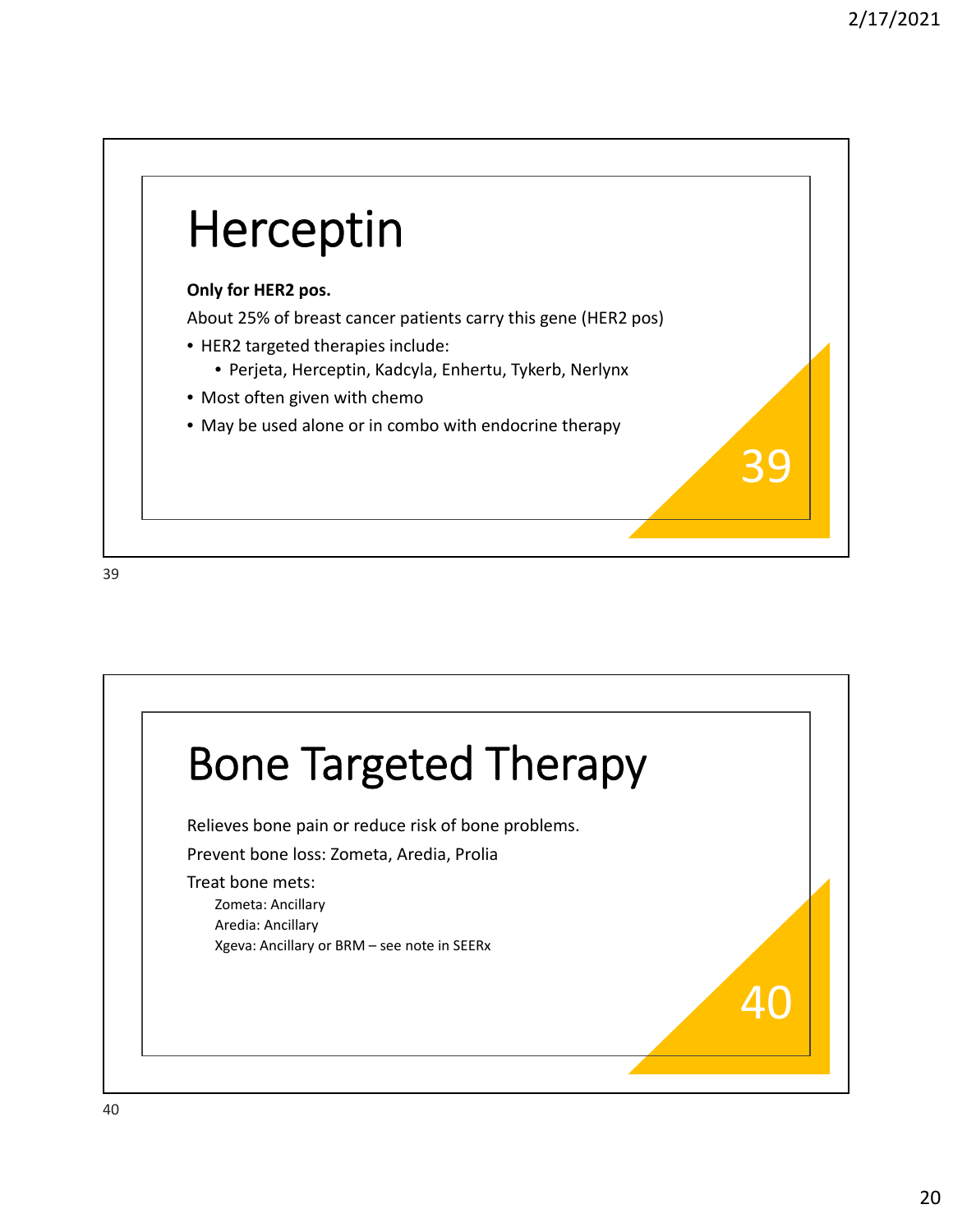